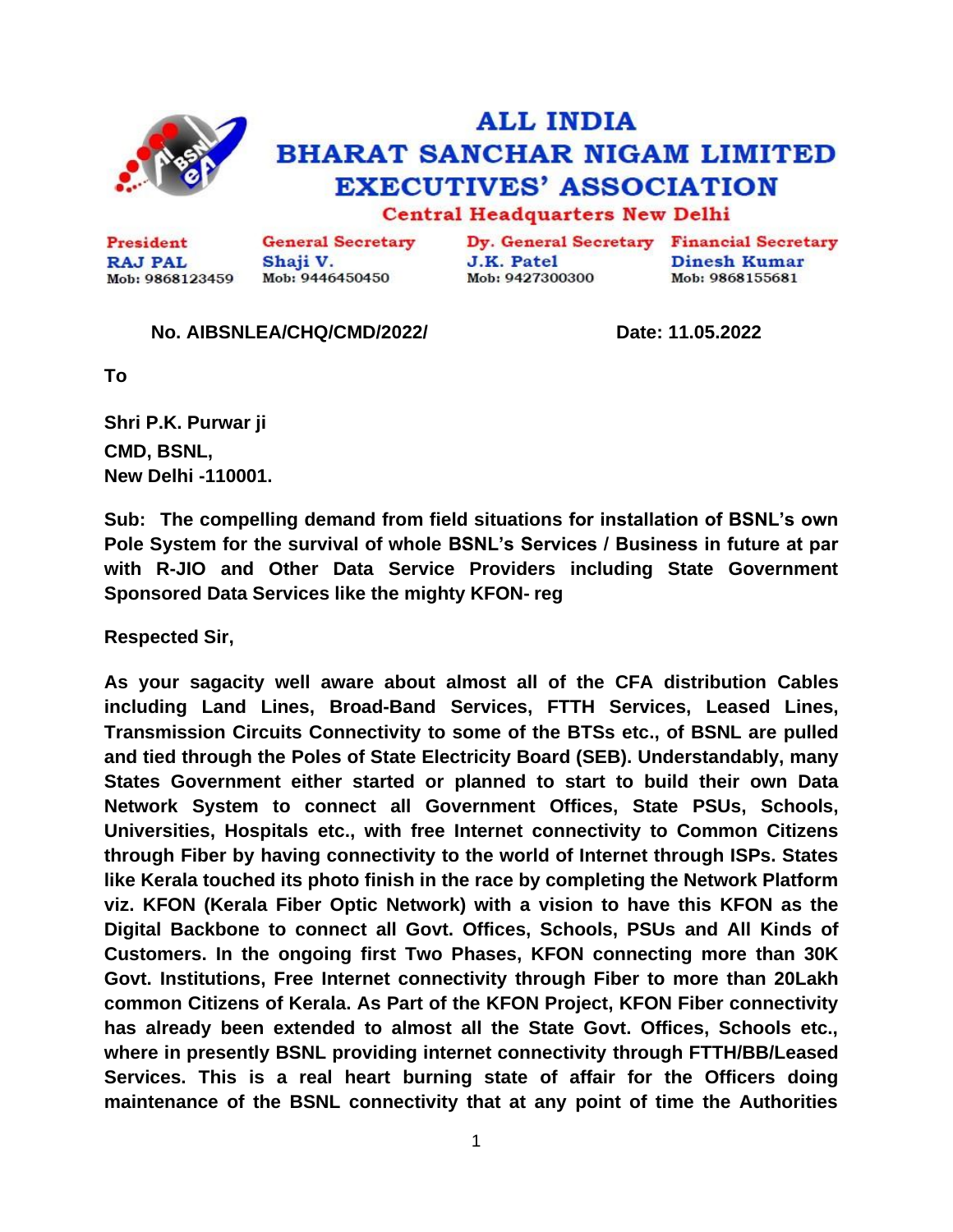**may instruct BSNL officers to vacate their premises with the BSNL Services to switch over to the KFON Platform. Thus BSNL is heading the first looser tag on KFON. For KFON, Railtel is the ISP and BSNL is not the Stakeholder.** 

State Electricity Board (KSEB) is a Premier Stakeholder with 49% Stake by providing full Fiber connectivity across the State to every nook and corner. A large number of rural pockets in every States are not having reach for ISPs and the reach of SEB Poles and Services are there. Hence, when a State Government starts Internet Service provision, certainly the reach of the Network surpass all existing ISPs and this situations paving way to KFON to claim for USOF in favor of them for Rural reach.

**As of now, almost all ELCOs, NLCOs and Cable Operators including BSNL are solely depending on SEB Poles to extend the Physical Media of Fiber to reach Customers. Cable Operators and NLCOs have been paying Pole rent to SEB. ELCOs also started to pay after receiving threatening letter from SEB to either pay Pole rent or untie down the fibers. Annual Pole rent @500/250+GST per Pole for Urban/Rural Areas. BSNL is not paying the Pole rent to SEB. SEB Authorities have been issuing warning letters to DE/SDE level officers to pull down the BSNL cables on the pretext of heavy Load on the Poles. Field officers are literally struggling many of times by paying from their own pockets to tie up OFC cables those were sabotaged.**

BSNL may think of paying Pole rent for extending our Services through SEB Poles at par with others reciprocating the payments from SEBs to BSNL for the Voice/Data Services enjoying by SEB from BSNL. **When KFON swings fully, shortly, KFON is nothing but mere an opponent to BSNL in Service/Business domain and vice-versa**

As already mentioned, the physical reach of KFON is much beyond that of ISPs. Hence, Once KFON issue the Final call to BSNL and may be to other Operators, using SEB Poles, to un tie down the cables from SEB Poles citing the overloading of Poles, BSNL may have no other option than just a mute spectator in the CFA, EB Sectors etc., on the reality that BSNL absolutely depending on the SEB Poles to interconnect our Business. **Thus, after some point of time only two operators would survive viz. the strongest R-JIO having the robust Pole System getting expanded seamlessly on both sides of roads wherever feasible and the SEB Data Service Providers like KFON with wholly covered Infrastructure.**

**This chaotic future ahead of Kerala Circle, one of the main breadwinners of BSNL, after KFON is certainly a petrified situation for BSNL and the same would be waiting for BSNL from other States too, are in the pipeline .**

**Now the million dollar question is whether BSNL wishes to survive or not in CFA**